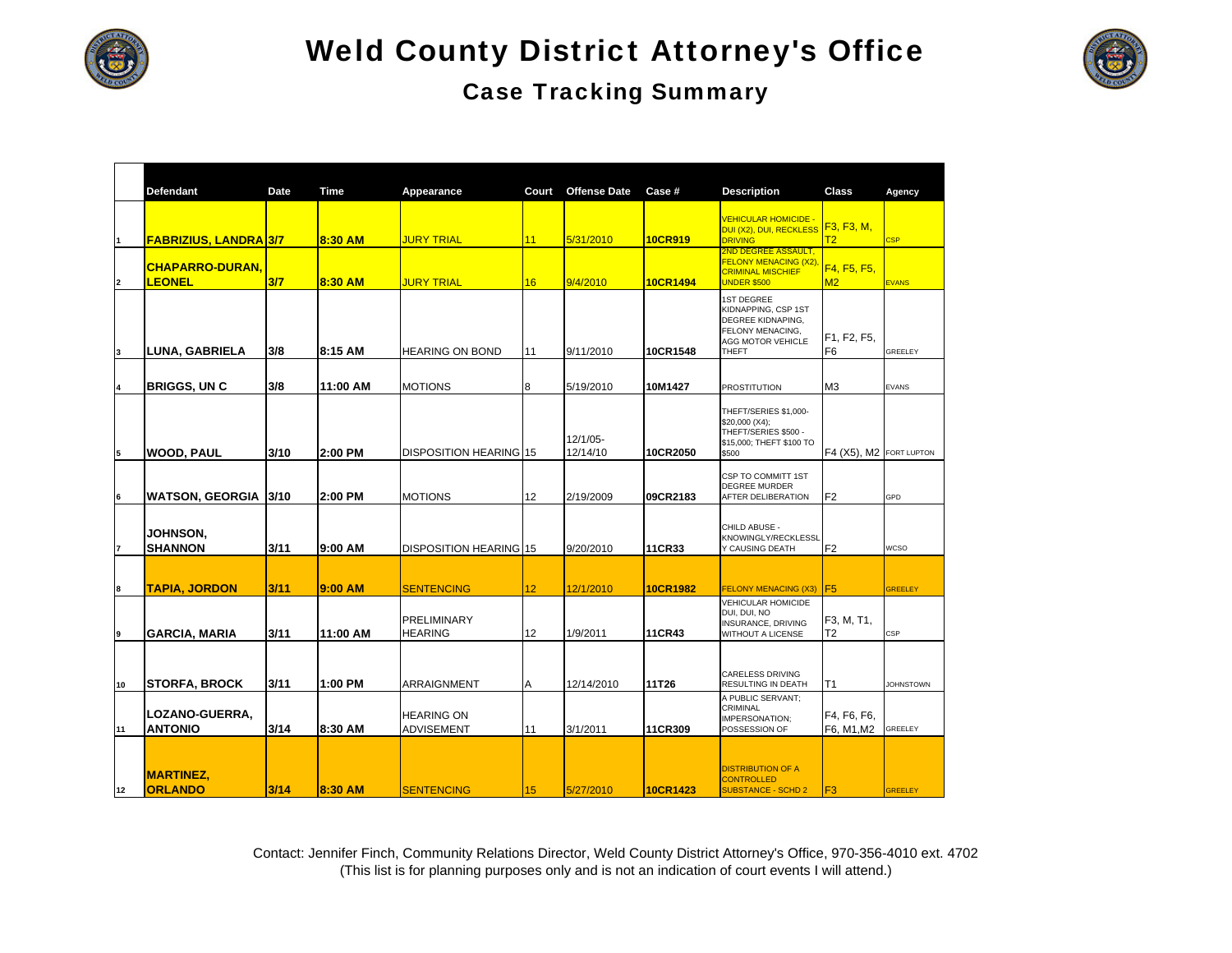



|    | <b>Defendant</b>                      | Date | Time     | Appearance                                      | Court | <b>Offense Date</b>     | Case#    | <b>Description</b>                                                                                                                                                                                               | Class                          | Agency         |
|----|---------------------------------------|------|----------|-------------------------------------------------|-------|-------------------------|----------|------------------------------------------------------------------------------------------------------------------------------------------------------------------------------------------------------------------|--------------------------------|----------------|
| 13 | <b>BAXTER, VANCE</b>                  | 3/14 | 9:00 AM  | <b>SENTENCING</b>                               | 15    | 1/1/95-12/12-02 10CR927 |          | <b>SEXUAL</b><br><b>ASSAULT/CHILD/POSITIO</b><br><b>N OF TRUST - VICTIM</b><br>UNDER 15 (X2), SEXUAL<br><b>ASSAULT/CHILD/POSITIO</b><br><b>N OF TRUST - PATTERN</b><br>(X2), 3RD DEGREE<br><b>SEXUAL ASSAULT</b> | F3, F3, F3,<br>F3, M1          | <b>NCSO</b>    |
| 14 | SAUCEDO, AURELIO 3/14                 |      | 10:00 AM | <b>DISPOSITION HEARING 15</b>                   |       | 3/11/2009               | 10CR1426 | <b>UNLAWFUL</b><br><b>DISTRIBUTION OF A</b><br><b>SCHED 2 NARCOTIC</b>                                                                                                                                           | F <sub>3</sub>                 | GREELEY        |
| 15 | SAUCEDO, AURELIO 3/14                 |      | 10:00 AM | <b>DISPOSITION HEARING 15</b>                   |       | 1/1/2011                | 11CR11   | POSSESSION OF<br>CONTROLLED<br>SUBSTANCE - METH<br>OVER 2G; DUR, NO<br>INSURANCE, UNLAWFUL<br><b>RIGHT TURN</b>                                                                                                  | F4, M, T1,<br>T <sub>1</sub> A | GREELEY        |
| 16 | <b>BROWN, RAY</b>                     | 3/14 | 10:30 AM | <b>DISPOSITION HEARING 15</b>                   |       | 1/1/2010                | 10CR1712 | SEXUAL ASSAULT ON A<br>CHILD / POSTION OF<br>TRUST; SEXUAL<br>ASSAULT ON A CHILD /<br>POSTION OF TRUST -<br>PATTERN                                                                                              | F4, F3                         | FORT LUPTON    |
| 17 | <b>VILLANUEVA,</b><br><b>KATHY JO</b> | 3/14 | 11:30 AM | <b>DISPOSITION HEARING 15</b>                   |       | 9/4/2010                | 10CR1553 | EXTORTION, CSP AT<br>RISK THEFT \$500 OR<br>MORE, ATT AT RISK<br>THEFT \$500 MORE,<br>CONTRIBUTING TO THE<br>DELINQUENCY OF A<br><b>MINOR</b>                                                                    | F4, F4, F4,<br>F <sub>4</sub>  | GREELEY        |
| 18 | <b>MONTOYA, ROBERT 3/14</b>           |      | 1:30 PM  | <b>PRE-TRIAL READINESS</b><br><b>CONFERENCE</b> | 11    | 1/18/2010-<br>3/28/2010 | 10CR805  | SEXUAL ASSAULT ON A<br>CHILD; SEXUAL<br>ASSAULT ON A CHILD -<br>PATTERN OF ABUSE                                                                                                                                 | F4, F3                         | <b>GREELEY</b> |
| 19 | <b>FULTON, LUCY</b>                   | 3/14 | 2:00 PM  | <b>DISPOSITION HEARING 11</b>                   |       | 12/15/2010              | 10CR2064 | ATTEMPT TO INFLUENCE<br>A PUBLIC SERVANT;<br><b>FORGERY</b>                                                                                                                                                      | F4, F5                         | <b>WCSO</b>    |
| 20 | <b>RAMIREZ, ADRIAN</b>                | 3/14 | 2:30 PM  | <b>PRELIMINARY</b><br><b>HEARING</b>            | 11    | 9/11/2010               | 10CR1813 | <b>1ST DEGREE</b><br>KIDNAPPING; CSP<br><b>COMMITT 1ST DEGREE</b><br><b>KIDNAPPING</b>                                                                                                                           | F1, F2                         | <b>GREELEY</b> |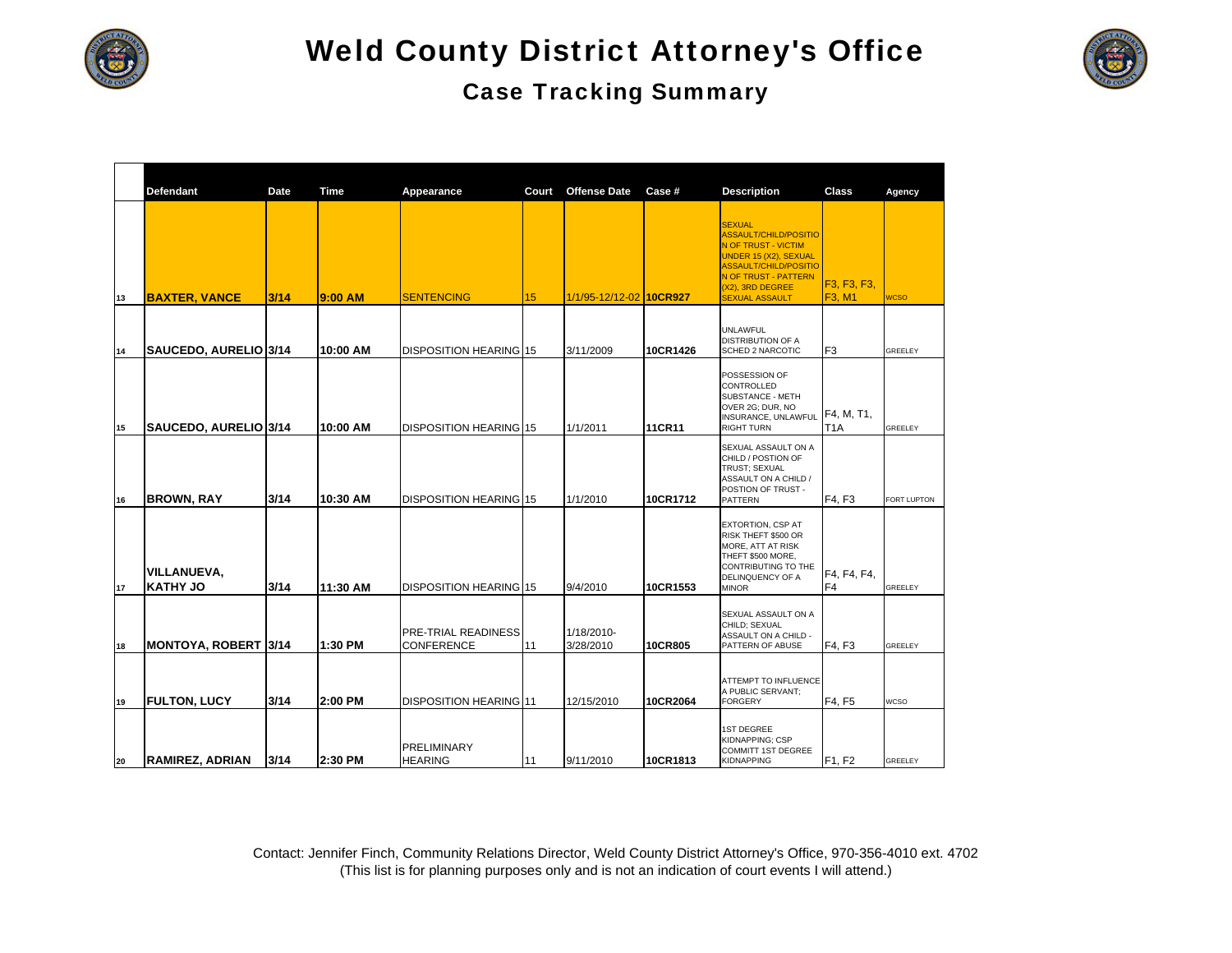

### Case Tracking Summary

|    | <b>Defendant</b>                     | Date | Time     | Appearance                               | Court | <b>Offense Date</b> | Case#          | <b>Description</b>                                                                                                                                                                                                        | Class                                                            | Agency          |
|----|--------------------------------------|------|----------|------------------------------------------|-------|---------------------|----------------|---------------------------------------------------------------------------------------------------------------------------------------------------------------------------------------------------------------------------|------------------------------------------------------------------|-----------------|
| 21 | PENA-LANDA,<br><b>EDUARDO</b>        | 3/14 | 3:30 PM  | <b>MOTIONS</b>                           | 11    | 7/19/2010           | 10CR1170       | <b>ATT 1ST DEGREE</b><br>MURDER; 1ST DEGREE<br><b>ASSAULT</b>                                                                                                                                                             | F2, F3                                                           | <b>GREELEY</b>  |
| 22 | <b>ROBLES, NEBOR</b>                 | 3/15 | 10:30 AM | DISPOSITION HEARING 11                   |       | 12/23/2010          | 10CR2106       | ATT 2ND DEGREE<br>MURDER, 2ND DEGREE<br><b>ASSAULT</b>                                                                                                                                                                    | F3, F4                                                           | <b>EVANS</b>    |
| 23 | <b>KOCHENOWER,</b><br><b>TYRRELL</b> | 3/15 | 11:00 AM | <b>SENTENCING</b>                        | 16    | 9/21/2007           | <b>10CR157</b> | <b>VEHICULAR HOMICIDE -</b><br><b>DUI</b>                                                                                                                                                                                 | F <sub>3</sub>                                                   | <b>CSP</b>      |
| 24 | RAMOS-JUAREZ,<br><b>JOSEFA</b>       | 3/16 | 9:00 AM  | <b>DISPOSITION HEARING 15</b>            |       | 6/16/2009           | 10CR2055       | ID THEFT; CRIMINAL<br><b>IMPERSONATION</b>                                                                                                                                                                                | F4, F6                                                           | <b>GREELEY</b>  |
| 25 | <b>GESICK,</b><br><b>CHAUVANNA</b>   | 3/16 | 10:00 AM | STATUS CONFERENCE 15                     |       | 11/5/2009           | 09CR2045       | <b>FIRST DEGREE</b><br>KIDNAPPING,<br><b>CONSPIRACY TO</b><br><b>COMMITT FIRST DEGREE</b><br>KIDNAPPING, AGG<br>ROBBERY, AGG<br>ROBBERY - MENACE<br>CSP, FELONY<br>MENACING, EXTORTION,<br>THIRD DEGREE<br><b>ASSAULT</b> |                                                                  |                 |
| 26 | <b>ESPARZA, EMILY</b>                | 3/16 | 10:30 AM | <b>PRELIMINARY</b><br><b>HEARING</b>     | 16    | 2/8/2011            | 11CR191        | ID THEFT, FORGERY                                                                                                                                                                                                         | F4, F6                                                           | <b>GREELEY</b>  |
| 27 | <b>GARCIA, JOSE</b>                  | 3/17 | 8:30 AM  | <b>HEARING ON</b><br><b>ADVISEMENT</b>   | 15    | 2/24/2011           | 11CR274        | MUDER; VEHICULAR<br>ELUDING; FELONY<br><b>MENACING; ILLEGAL</b><br><b>DISCHARGE OF A</b><br>FIREARM; RECKLESS<br>ENDANGERMENT;<br><b>CRIMINAL MISCHIEF</b><br>\$1000-\$20,000                                             | F <sub>2</sub> , F <sub>5</sub> , F <sub>5</sub> ,<br>F5, M3, F4 | <b>WCSO</b>     |
| 28 | <b>RANGEL, DAVID</b>                 | 3/17 | 10:30 AM | DISPOSITION HEARING 11                   |       | 8/23/2010           | 10CR1600       | SEXUAL ASSAULT ON A<br>CHILD BY A PERSON IN A<br>POSITION OF TRUST                                                                                                                                                        | F <sub>4</sub>                                                   | <b>GREELEY</b>  |
| 29 | <b>RIOS, PAUL</b>                    | 3/17 | 1:30 PM  | PRE-TRIAL READINESS<br><b>CONFERENCE</b> | 16    | 10/5/2010           | 10CR1694       | 2ND DEGREE<br>KIDNAPPING, SEXUAL<br>CONTACT, 3RD DEGREE<br>ASSAULT, VIOLATION OF<br>PROTECTION ORDER                                                                                                                      | F4, M1, M1,<br>M1                                                | <b>GREELELY</b> |

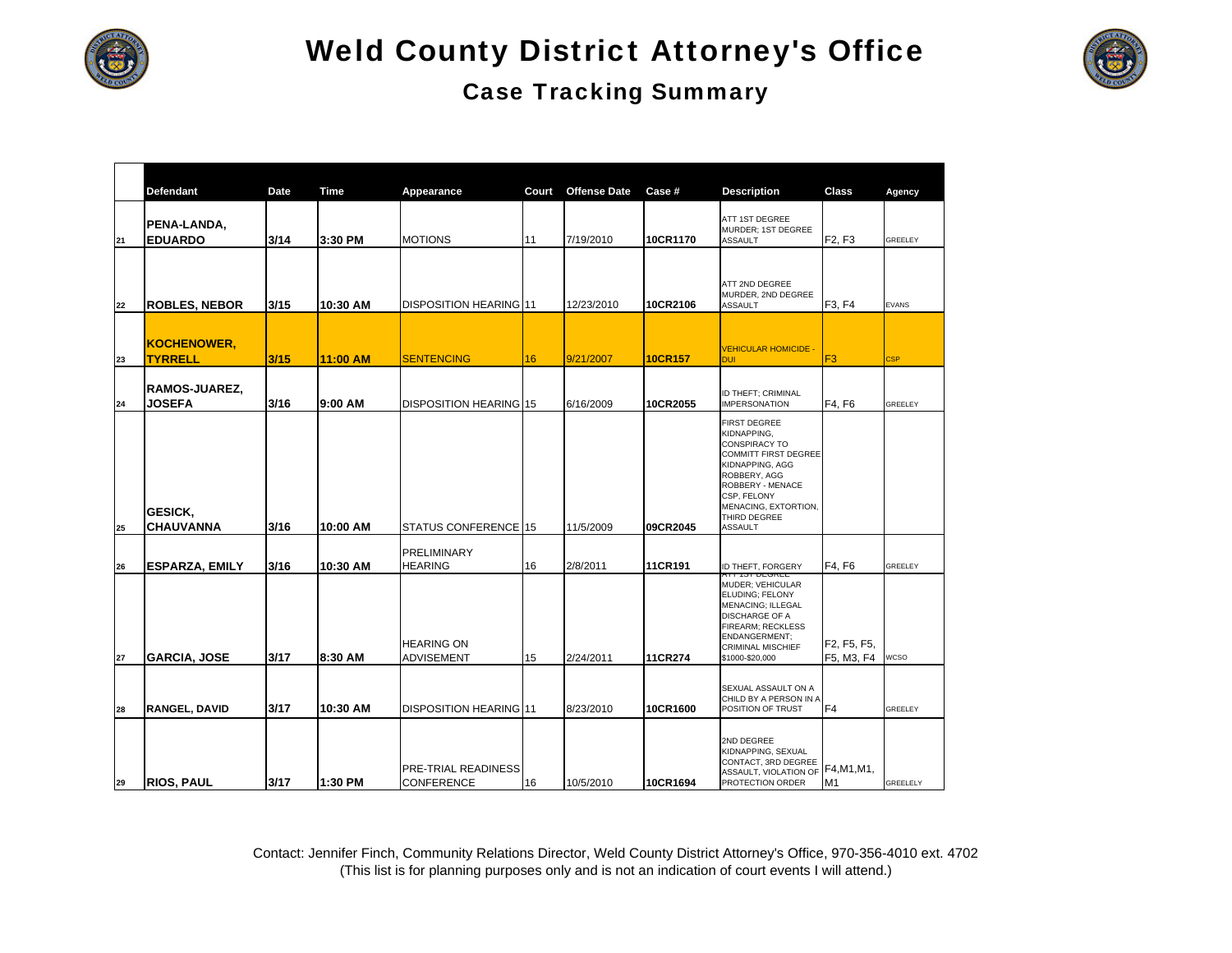

|                                    |      |             |                               |       | <b>Case Tracking Summary</b> |                 |                                                                                                                                                                  |                           |                |
|------------------------------------|------|-------------|-------------------------------|-------|------------------------------|-----------------|------------------------------------------------------------------------------------------------------------------------------------------------------------------|---------------------------|----------------|
| Defendant                          | Date | <b>Time</b> | Appearance                    | Court | <b>Offense Date</b>          | Case #          | <b>Description</b>                                                                                                                                               | Class                     | Agency         |
| <b>GONZALEZ,</b><br><b>ALFREDO</b> | 3/18 | 10:30 AM    | <b>SENTENCING</b>             | 16    | 6/2/2010                     | <b>10CR1383</b> | <b>DISTRIBUTION OF A</b><br><b>CONTROLLED</b><br><b>SUBSTANCE - SCHD 2</b>                                                                                       | IF <sub>3</sub>           | <b>GREELEY</b> |
|                                    |      |             |                               |       |                              |                 | <b>CONTROLLED SUBS-</b><br><b>POSS CHEM/SUPPLIES -</b><br><b>SCH 2: CONTROLLED</b><br><b>SUBSTANCE-</b><br><b>MANUFACTURE SCH 2;</b><br><b>CONTROLLED SUBST-</b> |                           |                |
| <b>BANKS, KURT</b>                 | 3/22 | 8:30 AM     | <b>SENTENCING</b>             | 15    | 10/22/2010                   | 10CR1779        | POSS METH - OVER 2G                                                                                                                                              | F3, F3, F4                | <b>AULT</b>    |
| URIOSTE, PAUL                      | 3/22 | 11:00 AM    | <b>MOTIONS</b>                | 17    | 12/22/2010                   | 10M3619         | 3RD DEGREE ASSAULLT M1                                                                                                                                           |                           | <b>GREELEY</b> |
| MASLEN, AMANDA                     | 3/25 | 10:00 AM    | <b>DISPOSITION HEARING 16</b> |       | 1/6/2011                     | <b>11CR74</b>   | AGG ROBBERY (X3); CSP<br><b>COMMIT AGG ROBBERY:</b><br>THEFT \$1,000-\$20,000;<br><b>CSP COMMIT THEFT</b><br>\$1,000 - \$20,000                                  | F3, F3, F3,<br>F4, F4, F5 | GPD            |
| MASLEN, AMANDA                     | 3/25 | 10:00 AM    | <b>DISPOSITION HEARING 16</b> |       | 1/13/2011                    | <b>11CR75</b>   | AGG ROBBERY (X3); CSP<br><b>COMMIT AGG ROBBERY:</b><br>THEFT \$1,000-\$20,000;<br><b>CSP COMMIT THEFT</b><br>\$1,000 - \$20,000                                  | F3, F3, F3,<br>F4, F4, F5 | GPD            |
|                                    |      |             |                               |       |                              |                 | AGG ROBBERY; CSP<br><b>COMMITT AGG</b><br>ROBBERY; THEFT \$1,000 F EA EA                                                                                         |                           |                |

|    | <b>GONZALEZ,</b>       |      |          |                               |    |            |                 | <b>DISTRIBUTION OF A</b><br><b>CONTROLLED</b>                                                                                                                                           |                                                  |                |
|----|------------------------|------|----------|-------------------------------|----|------------|-----------------|-----------------------------------------------------------------------------------------------------------------------------------------------------------------------------------------|--------------------------------------------------|----------------|
| 30 | <b>ALFREDO</b>         | 3/18 | 10:30 AM | <b>SENTENCING</b>             | 16 | 6/2/2010   | 10CR1383        | <b>SUBSTANCE - SCHD 2</b>                                                                                                                                                               | F <sub>3</sub>                                   | <b>GREELEY</b> |
| 31 | <b>BANKS, KURT</b>     | 3/22 | 8:30 AM  | <b>SENTENCING</b>             | 15 | 10/22/2010 | <b>10CR1779</b> | <b>CONTROLLED SUBS-</b><br><b>POSS CHEM/SUPPLIES -</b><br><b>SCH 2; CONTROLLED</b><br><b>SUBSTANCE-</b><br><b>MANUFACTURE SCH 2:</b><br><b>CONTROLLED SUBST-</b><br>POSS METH - OVER 2G | F <sub>3</sub> , F <sub>3</sub> , F <sub>4</sub> | <b>AULT</b>    |
|    |                        |      |          |                               |    |            |                 |                                                                                                                                                                                         |                                                  |                |
| 32 | <b>URIOSTE, PAUL</b>   | 3/22 | 11:00 AM | <b>MOTIONS</b>                | 17 | 12/22/2010 | 10M3619         | 3RD DEGREE ASSAULLT M1                                                                                                                                                                  |                                                  | <b>GREELEY</b> |
| 33 | <b>MASLEN, AMANDA</b>  | 3/25 | 10:00 AM | <b>DISPOSITION HEARING 16</b> |    | 1/6/2011   | 11CR74          | AGG ROBBERY (X3); CSP<br><b>COMMIT AGG ROBBERY:</b><br>THEFT \$1,000-\$20,000;<br><b>CSP COMMIT THEFT</b><br>\$1,000 - \$20,000                                                         | F3, F3, F3,<br>F4, F4, F5                        | GPD            |
| 34 | <b>MASLEN, AMANDA</b>  | 3/25 | 10:00 AM | <b>DISPOSITION HEARING 16</b> |    | 1/13/2011  | 11CR75          | AGG ROBBERY (X3); CSP<br><b>COMMIT AGG ROBBERY:</b><br>THEFT \$1,000-\$20,000;<br><b>CSP COMMIT THEFT</b><br>\$1,000 - \$20,000                                                         | F3, F3, F3,<br>F4, F4, F5                        | GPD            |
| 35 | <b>MASLEN, AMANDA</b>  | 3/25 | 10:00 AM | <b>DISPOSITION HEARING 16</b> |    | 12/15/2010 | <b>11CR73</b>   | AGG ROBBERY; CSP<br><b>COMMITT AGG</b><br>ROBBERY; THEFT \$1,000<br>\$20,000; CSP COMMIT<br>THEFT \$1,000-\$20,000                                                                      | F3, F4, F4,<br>F <sub>5</sub>                    | GPD            |
| 36 | <b>NORTON, RICHARD</b> | 3/28 | 8:30 AM  | <b>SENTENCING</b>             | 12 | 7/23/2009  | 09CR1332        | <b>ATT FIRST DEGREE</b><br><b>MURDER, ATT FIRST</b><br><b>DEGREE MURDER OF</b><br>PEACE OFFICER, (X4),<br><b>ATT FIRST DEGREE</b><br><b>MURDER EXTREME</b><br>INDIFFERENCE (X4) +++     | F <sub>2</sub>                                   | <b>WCSO</b>    |
| 37 | WILLIAMS, ERNEST  3/28 |      | 19:00 AM | <b>DISPOSITION HEARING 15</b> |    | 2/12/2010  | 10CR296         | WITNESS/VICTIM<br>RETALIATION, 2ND<br><b>DEGREE ASSAULT</b>                                                                                                                             | F3, F4                                           | <b>WCSO</b>    |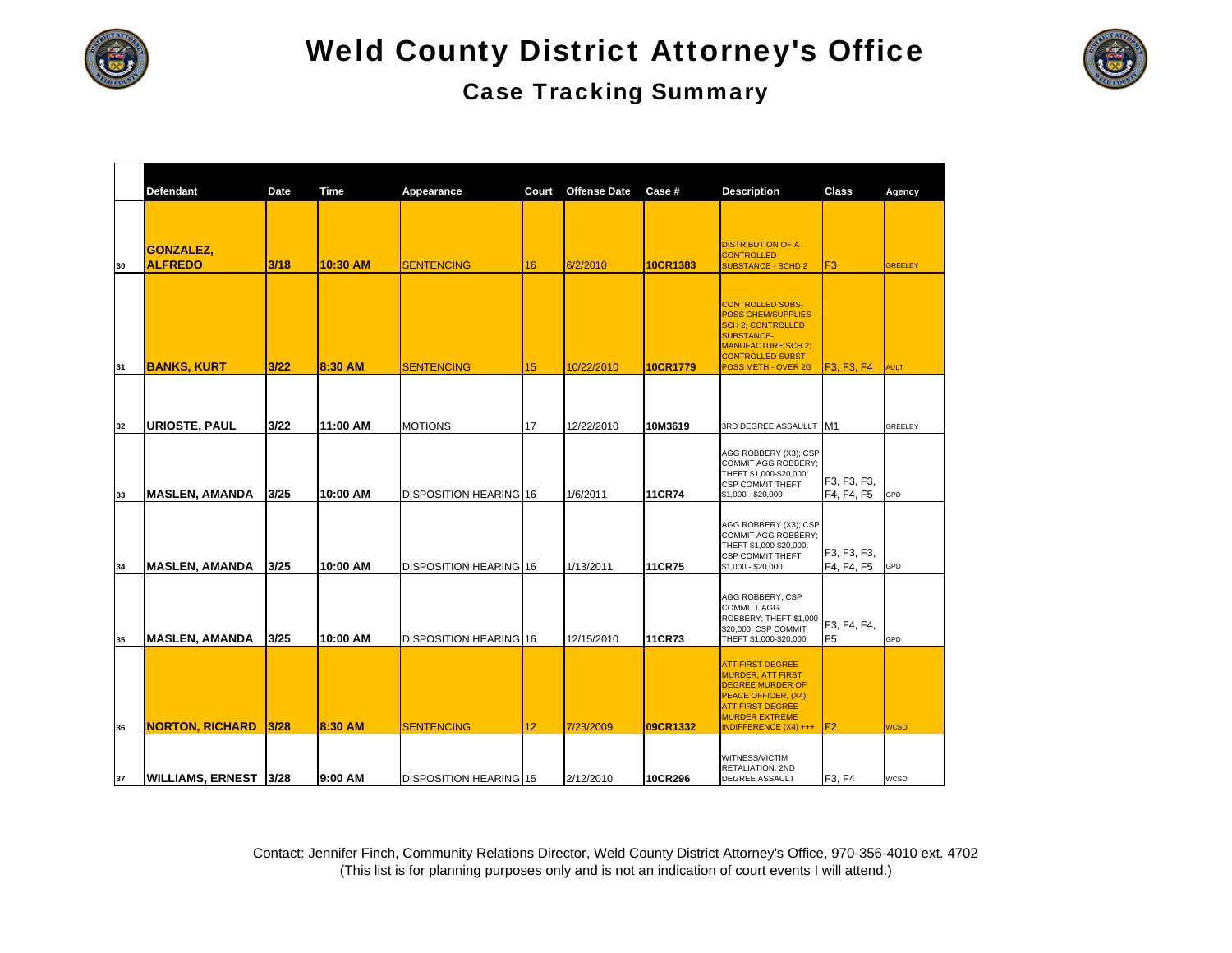

#### Case Tracking Summary



|          | <b>Defendant</b>                               | Date         | <b>Time</b>          |                                                         | Court | <b>Offense Date</b>       | Case #               |                                                                                                                                                                                                                                                                                                                                                                                             | Class                                           |                        |
|----------|------------------------------------------------|--------------|----------------------|---------------------------------------------------------|-------|---------------------------|----------------------|---------------------------------------------------------------------------------------------------------------------------------------------------------------------------------------------------------------------------------------------------------------------------------------------------------------------------------------------------------------------------------------------|-------------------------------------------------|------------------------|
| 38       | <b>WILLIAMS, ERNEST</b>                        | 3/28         | 9:00 AM              | Appearance<br><b>DISPOSITION HEARING 15</b>             |       | 11/5/2009                 | 09CR2044             | <b>Description</b><br><b>FIRST DEGREE</b><br>KIDNAPPING,<br>CONSPIRACY TO<br><b>COMMITT FIRST DEGREE</b><br>KIDNAPPING, AGG<br>ROBBERY, FELONY<br>MENACING, EXTORTION,<br>THIRD DEGREE<br>ASSAULT, AGG<br>ROBBERY - MENACIN,<br>AGG ROBBERY -<br><b>POSSESS</b><br>REAL/SIMULATED<br>WEAPON, WEAPON<br>POSSESSION BY A<br>PREVIOUS OFFENDER,<br>VIOLATION OF BAIL<br><b>BOND CONDITIONS</b> | F1, F2, F4,<br>F5, F4, M1,<br>F3, F3, F6,<br>F6 | Agency<br><b>EVANS</b> |
|          |                                                |              |                      |                                                         |       |                           |                      | SEXUAL ASSAULT ON A<br>CHILD; SEXUAL<br>ASSAULT ON A CHILD -                                                                                                                                                                                                                                                                                                                                |                                                 |                        |
| 39       | DODSON, JEREMY                                 | 3/28         | 9:30 AM              | ARRAIGNMENT                                             | 16    | 1/1/04 - 12/7/10 10CR2020 |                      | PATTERN OF ABUSE                                                                                                                                                                                                                                                                                                                                                                            | F4, F3                                          | <b>FIRESTONE</b>       |
| 40<br>41 | <b>POTTER, DAMIAN</b><br><b>POTTER, DAMIAN</b> | 3/28<br>3/28 | 11:00 AM<br>11:00 AM | DISPOSITION HEARING 12<br><b>DISPOSITION HEARING 12</b> |       | 12/22/2010<br>12/9/2010   | 10CR2105<br>10CR2108 | 1ST DEGREE TRESPASS.<br>THEFT UNDER \$500<br>THEFT \$1000-20,000, 1ST<br><b>DEGREE TRESPASS</b>                                                                                                                                                                                                                                                                                             | F5, M2<br>F4, F5, F5,<br>M <sub>2</sub>         | GREELEY<br>GREELEY     |
|          |                                                |              |                      |                                                         |       |                           |                      | ID THEFT, ATT ID THEFT.<br>1ST DEGREE TRESPASS.                                                                                                                                                                                                                                                                                                                                             | F4, F5, F5,                                     |                        |
| 42       | POTTER, DAMIAN                                 | 3/28         | 11:00 AM             | <b>DISPOSITION HEARING 12</b>                           |       | 12/22/2010                | 10CR2091             | THEFT UNDER \$500                                                                                                                                                                                                                                                                                                                                                                           | M <sub>2</sub>                                  | GREELEY                |
| 43       | <b>POTTER, DAMIAN</b>                          | 3/28         | 11:00 AM             | <b>DISPOSITION HEARING 12</b>                           |       | 12/22/2010                | 10CR2092             | ID THEFT (X2),<br>FORGERY, 1ST DEGREE<br>TRESPASS, THEFT<br><b>UNDER \$500</b>                                                                                                                                                                                                                                                                                                              | F4, F4, F5,<br>F5, M2                           | <b>GREELEY</b>         |
|          |                                                |              |                      |                                                         |       |                           |                      | 1ST DEGREE TRESPASS,                                                                                                                                                                                                                                                                                                                                                                        |                                                 |                        |
| 44       | POTTER, DAMIAN                                 | 3/28         | 11:00 AM             | <b>DISPOSITION HEARING 12</b>                           |       | 12/22/2010                | 10CR2093             | THEFT \$1,000 - \$20,000                                                                                                                                                                                                                                                                                                                                                                    | F <sub>5</sub> , F <sub>4</sub>                 | <b>GREELEY</b>         |
| 45       | <b>WEBER, GUNNAR</b>                           | 3/29         | 8:30 AM              | <b>HEARING ON</b><br><b>ADVISEMENT</b>                  | 12    | 1/11/2011                 | 11CR290              | THEFT - \$1,000 - \$20,000;<br>FALSE INFORM TO A<br>PAWNBROKER                                                                                                                                                                                                                                                                                                                              | F4, F6                                          | <b>GREELEY</b>         |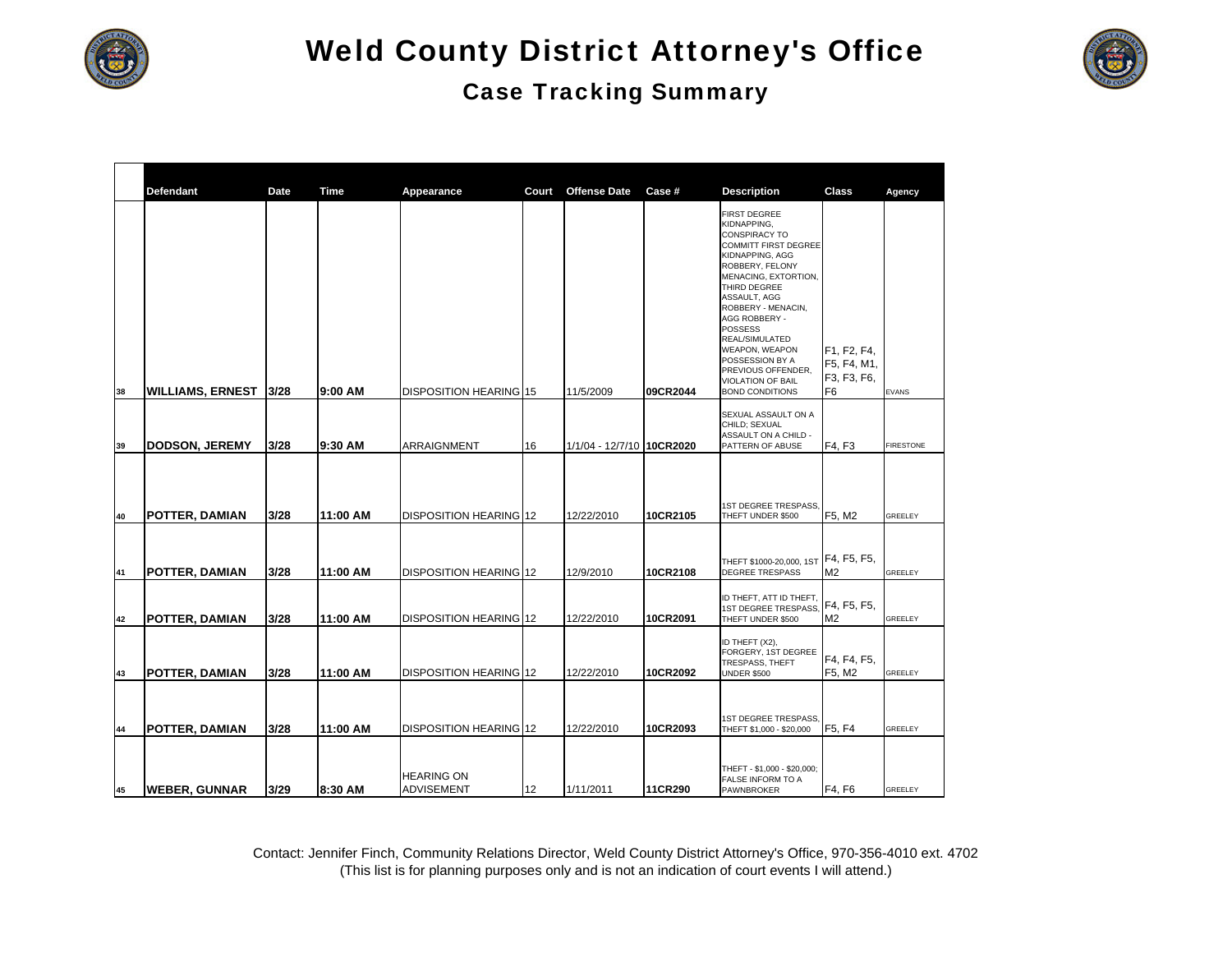

### Case Tracking Summary

|    | <b>Defendant</b>                          | Date | <b>Time</b> | Appearance                    | Court | <b>Offense Date</b> | Case #          | <b>Description</b>                                                                                                                                      | <b>Class</b>               | Agency         |
|----|-------------------------------------------|------|-------------|-------------------------------|-------|---------------------|-----------------|---------------------------------------------------------------------------------------------------------------------------------------------------------|----------------------------|----------------|
| 46 | <b>ARAYSE, SHAKUR</b>                     | 3/29 | 9:00 AM     | <b>SETTING</b>                | 12    | 2/12/2011           | 11CR209         | <b>IST DEGREE ASSAULT -</b><br>SBI WITH DEADLY<br><b>WEAPON, FELONY</b><br><b>MENACING</b>                                                              | F3, F5                     | <b>GREELEY</b> |
| 47 | <b>ORTEGA, JAMES</b>                      | 3/29 | 9:30 AM     | <b>SENTENCING</b>             | 11    | 1/9/2011            | <b>11CR42</b>   | <b>VEHICULAR ELUDING,</b><br><b>DUR, DUI, RECKLESS</b><br><b>DRIVING, SPEEDING</b><br>40/MORE OVER LIMIT,<br><b>LEAVING SCENE OF</b><br><b>ACCIDENT</b> | F5, M,<br><b>M, T2, T2</b> | <b>WCSO</b>    |
| 48 | <b>AAB, RHONDA</b>                        | 3/29 | 10:30 AM    | <b>SENTENCING</b>             | 15    | 6/1/2010            | <b>10CR1727</b> | <b>COUNT AT RISK THEFT</b><br>\$500 OR MORE; 57<br><b>COUNTS OF FORGERY</b>                                                                             | <b>F3, F5</b>              | <b>GREELEY</b> |
| 49 | <b>FRANCISCO-</b><br><b>MARTIN, MARIA</b> | 3/30 | 9:30 AM     | DISPOSITION HEARING 15        |       | 6/17/2009           | 10CR2056        | ID THEFT; CRIMINAL<br><b>IMPERSONATION</b>                                                                                                              | F4. F6                     | <b>GREELEY</b> |
| 50 | <b>FRANCISCO-</b><br><b>MARTIN, HILDA</b> | 3/30 | 9:30 AM     | <b>DISPOSITION HEARING 15</b> |       | 6/17/2009           | 10CR2057        | ID THEFT; CRIMINAL<br><b>IMPERSONATION</b>                                                                                                              | F4, F6                     | <b>GREELEY</b> |
| 51 | <b>CRUZ-FLORES.</b><br><b>ANTONIO</b>     | 3/30 | 9:30 AM     | DISPOSITION HEARING 15        |       | 11/11/2010          | 10CR1936        | <b>DISTRIBUTION OF A</b><br>CONTROLLED<br>SUBSTANCE, SCHED 2                                                                                            | F <sub>3</sub>             | GPD            |
| 52 | <b>CRUZ-FLORES.</b><br><b>ANTONIO</b>     | 3/30 | 9:30 AM     | DISPOSITION HEARING 15        |       | 10/8/2010           | 10CR1937        | <b>DISTRIBUTION OF A</b><br>CONTROLLED<br>SUBSTANCE SCHD 2 / 25-<br>450G                                                                                | F <sub>3</sub>             | GPD            |
| 53 | <b>CRUZ-FLORES.</b><br><b>ANTONIO</b>     | 3/30 | 9:30 AM     | DISPOSITION HEARING 15        |       | 8/25/2010           | 10CR1938        | <b>DISTRIBUTION OF A</b><br>CONTROLLED<br>SUBSTANCE, SCHED 2                                                                                            | F <sub>3</sub>             | GPD            |
| 54 | <b>CRUZ-FLORES.</b><br><b>ANTONIO</b>     | 3/30 | 9:30 AM     | DISPOSITION HEARING 15        |       | 8/17/2010           | 10CR1939        | <b>DISTRIBUTION OF A</b><br>CONTROLLED<br>SUBSTANCE, SCHED 2                                                                                            | F <sub>3</sub>             | GPD            |
| 55 | <b>CRUZ-FLORES,</b><br><b>ANTONIO</b>     | 3/30 | 9:30 AM     | DISPOSITION HEARING 15        |       | 8/13/2010           | 10CR1940        | <b>DISTRIBUTION OF A</b><br>CONTROLLED<br>SUBSTANCE, SCHED 2                                                                                            | F <sub>3</sub>             | GPD            |

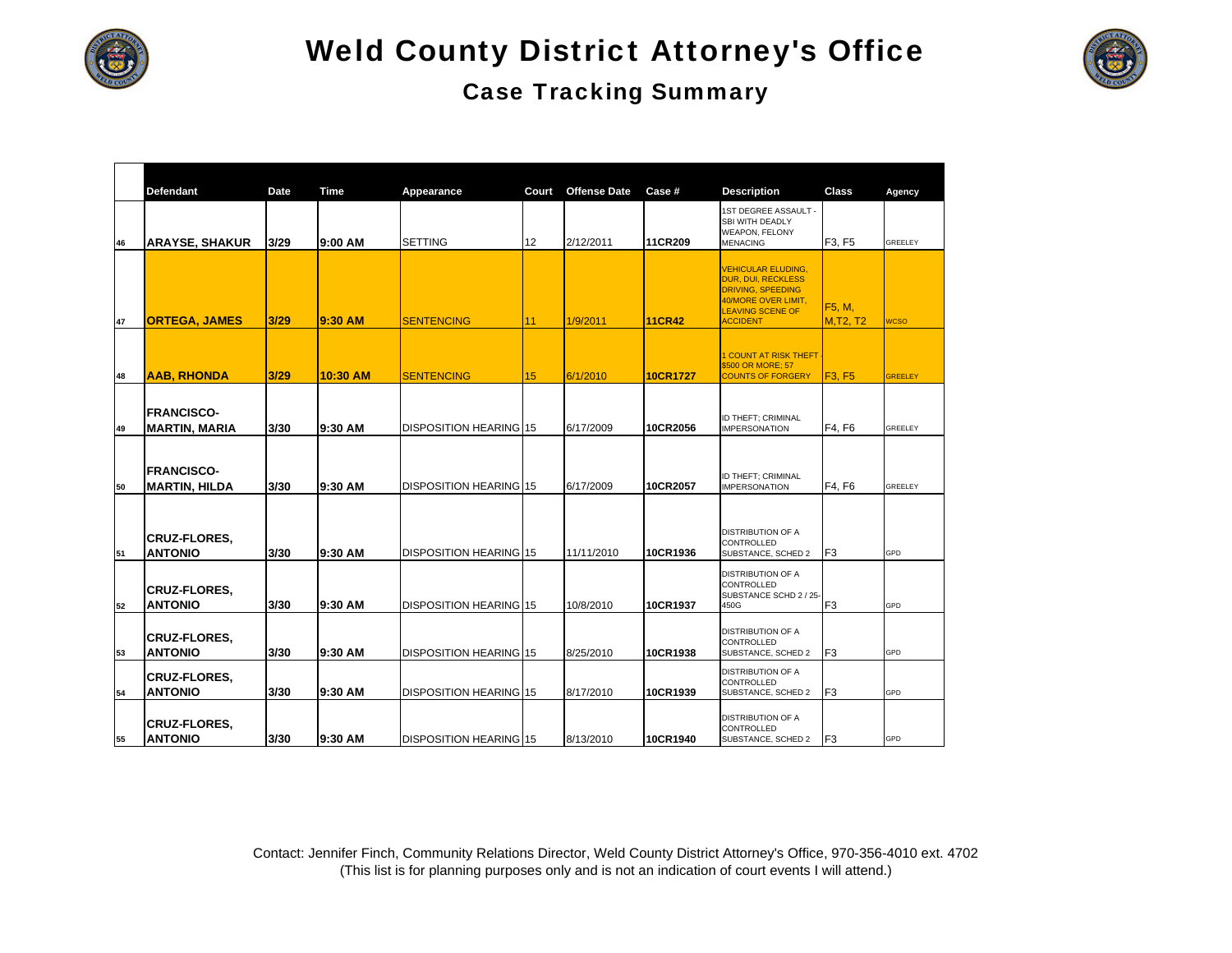

### Case Tracking Summary

|    | <b>Defendant</b>       | Date | Time     | Appearance                    | Court | <b>Offense Date</b>       | Case #   | <b>Description</b>                               | Class          | Agency           |
|----|------------------------|------|----------|-------------------------------|-------|---------------------------|----------|--------------------------------------------------|----------------|------------------|
|    |                        |      |          |                               |       |                           |          | POSSESSION OF A<br>CONTROLLED                    |                |                  |
|    | <b>CRUZ-FLORES,</b>    |      |          |                               |       |                           |          | SUBSTANCE WITH                                   |                |                  |
| 56 | <b>ANTONIO</b>         | 3/30 | 9:30 AM  | DISPOSITION HEARING 15        |       | 11/19/2010                | 10CR1941 | <b>INTENT TO DISTRIBUTE</b><br>SCHD <sub>2</sub> | F <sub>3</sub> | GPD              |
|    |                        |      |          |                               |       |                           |          |                                                  |                |                  |
|    | <b>CRUZ-FLORES,</b>    |      |          |                               |       |                           |          | <b>DISTRIBUTION OF A</b><br>CONTROLLED           |                |                  |
| 57 | <b>ANTONIO</b>         | 3/30 | 9:30 AM  | DISPOSITION HEARING 15        |       | 10/15/2010                | 10CR1942 | SUBSTANCE SCHD 2 / 25<br>450G                    | F <sub>3</sub> | GPD              |
|    |                        |      |          |                               |       |                           |          | <b>DISTRIBUTION OF A</b>                         |                |                  |
|    | <b>CRUZ-FLORES,</b>    |      |          |                               |       |                           |          | <b>CONTROLLED</b>                                |                |                  |
| 58 | <b>ANTONIO</b>         | 3/30 | 9:30 AM  | DISPOSITION HEARING 15        |       | 9/28/2010                 | 10CR1943 | SUBSTANCE SCHD 2 / 25-<br>450G                   | F <sub>3</sub> | GPD              |
|    |                        |      |          |                               |       |                           |          | <b>DISTRIBUTION OF A</b><br>CONTROLLED           |                |                  |
|    |                        |      |          |                               |       |                           |          | SUBSTANCE SCHD 2 / 25-                           |                |                  |
|    | <b>CRUZ-FLORES.</b>    |      |          |                               |       |                           |          | 450G; POSSESSION OF A<br>CONTROLLED              |                |                  |
| 59 | <b>ANTONIO</b>         | 3/30 | 9:30 AM  | <b>DISPOSITION HEARING 15</b> |       | 11/19/2010                | 10CR1944 | SUBSTANCE SCHD 2 / 4G<br>OR LESS                 | F3, F6         | GPD              |
|    |                        |      |          |                               |       |                           |          | <b>DISTRIBUTION OF A</b>                         |                |                  |
|    | <b>CRUZ-FLORES,</b>    |      |          |                               |       |                           |          | CONTROLLED                                       |                |                  |
| 60 | <b>ANTONIO</b>         | 3/30 | 9:30 AM  | DISPOSITION HEARING 15        |       | 9/16/2010                 | 10CR1945 | SUBSTANCE, SCHED 2                               | F <sub>3</sub> | GPD              |
|    |                        |      |          |                               |       | $2/12/08 -$               |          |                                                  |                |                  |
| 61 | <b>EASLEY, JON</b>     | 3/30 | 10:00 AM | <b>DISPOSITION HEARING 11</b> |       | 12/31/08                  | 10CR1199 | THEFT \$20,000 OR MORE F3                        |                | WELD DA          |
|    |                        |      |          |                               |       |                           |          | <b>SEXUAL EXPLOITATION</b><br>OF A CHILD - POSS  |                |                  |
| 62 | <b>WILLIAMS, BRIAN</b> | 3/30 | 10:30 AM | <b>SENTENCING</b>             | 12    | 3/22/07-4/19/10 10CR1044  |          | <b>MATERIALS</b>                                 | F <sub>6</sub> | <b>JOHNSTOWN</b> |
|    |                        |      |          |                               |       |                           |          |                                                  |                |                  |
|    |                        |      |          |                               |       |                           |          |                                                  |                |                  |
| 63 | <b>WEBER, GUNNAR</b>   | 3/30 | 1:30 PM  | <b>REVIEW</b>                 | 12    | 12/30/2008                | 09CR1231 | FRAUD BY CHECK -<br>\$1,000 OR MORE              | F <sub>6</sub> | <b>WELD DA</b>   |
|    |                        |      |          |                               |       |                           |          |                                                  |                |                  |
|    |                        |      |          |                               |       |                           |          |                                                  |                |                  |
| 64 | <b>WEBER, GUNNAR</b>   | 3/30 | 1:30 PM  | <b>MOTIONS</b>                | 12    | 3/1/2010                  | 10CR650  | <b>ID THEFT</b>                                  | F <sub>4</sub> | GREELEY          |
|    |                        |      |          |                               |       |                           |          | THEFT - \$1,000-\$20,000;                        |                |                  |
|    |                        |      |          |                               |       |                           |          | VIOLATION OF BAIL                                |                |                  |
| 65 | <b>WEBER, GUNNAR</b>   | 3/30 | 1:30 PM  | <b>REVIEW</b>                 | 12    | 8/8/2010                  | 10CR2085 | <b>BOND CONDITIONS</b><br>SEXUAL ASSAULT - VIC   | F4. F6         | GREELEY          |
|    |                        |      |          |                               |       |                           |          | <b>HELPLESS: SEXUAL</b>                          |                |                  |
|    |                        |      |          |                               |       |                           |          | ASSAULT-OVERCOME<br>VIC'S WILL; SEXUAL           |                |                  |
|    |                        |      |          |                               |       |                           |          | CONTACT NO CONSENT<br>(X3); INDECENT             |                |                  |
| 66 | <b>HODGSON, JESSE</b>  | 3/30 | 2:30 PM  | <b>DISPOSITION HEARING 16</b> |       | 1/1/10 - 7/31/10 10CR2025 |          | EXPOSURE (X4)                                    | F3, F4, M1     | <b>FIRESTONE</b> |

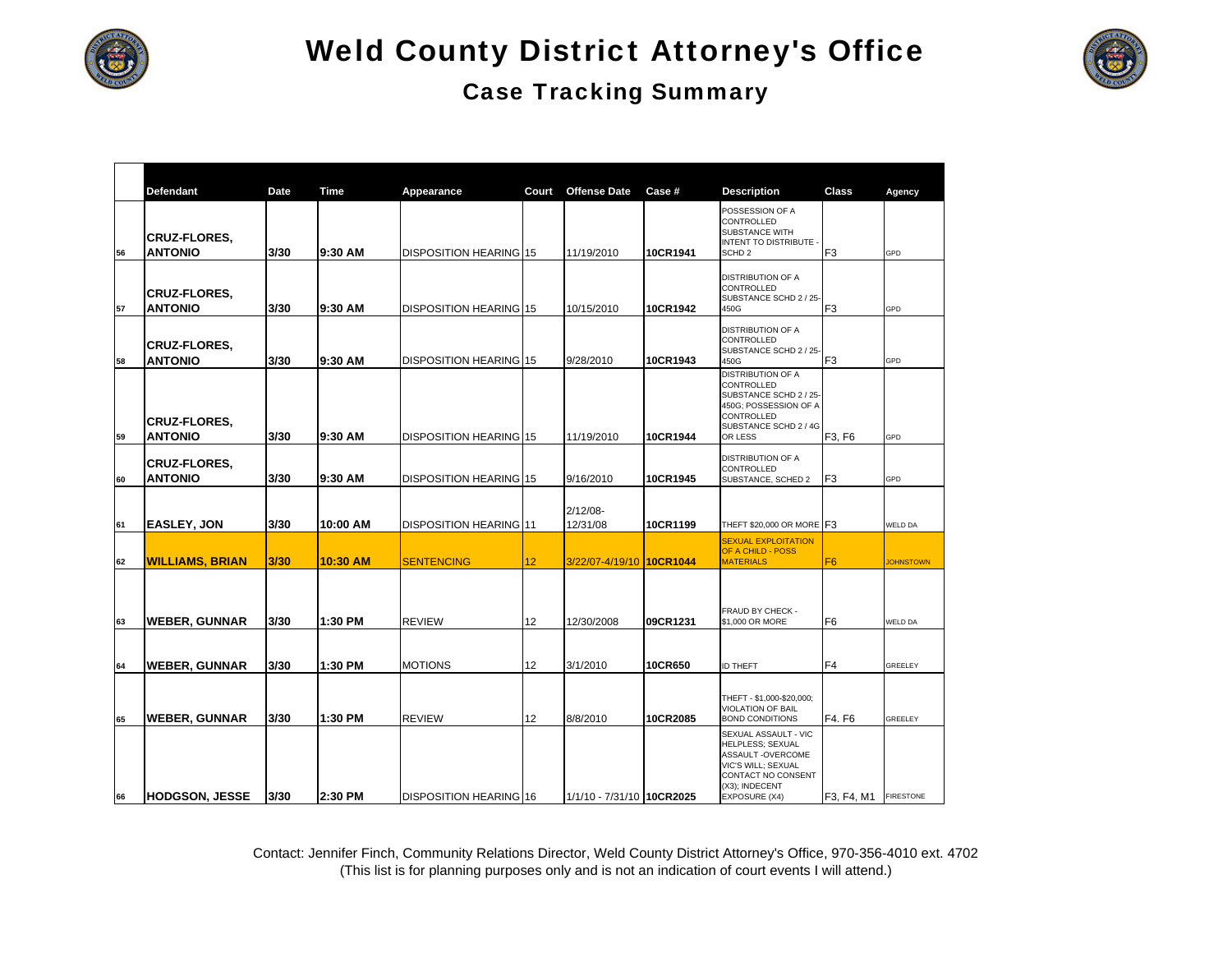



|    | <b>Defendant</b>           | Date | Time     | Appearance                                      | Court | <b>Offense Date</b>                                                   | Case #                                                                    | <b>Description</b>                                                                                                                                                                                 | Class                                                       | Agency         |
|----|----------------------------|------|----------|-------------------------------------------------|-------|-----------------------------------------------------------------------|---------------------------------------------------------------------------|----------------------------------------------------------------------------------------------------------------------------------------------------------------------------------------------------|-------------------------------------------------------------|----------------|
| 67 | <b>KNIFFEN, JORDAN</b>     | 3/31 | 11:30 AM | STATUS CONFERENCE 16                            |       | 12/20/2010                                                            | 11CR202                                                                   | AGG ROBBERY, THEFT<br><b>UNDER \$500</b>                                                                                                                                                           | F3, M2                                                      | <b>EVANS</b>   |
| 68 | <b>KNIFFEN, JORDAN</b>     | 3/31 | 11:30 AM | STATUS CONFERENCE 16                            |       | 1/13/2011                                                             | <b>11CR77</b>                                                             | AGG ROBBERY (X3),<br>THEFT \$1,000-\$20,000,<br>POSS OF CONTROLLED<br>SUBSTANCE SCHED 1 /<br>4G OR LESS                                                                                            | F3, F3, F3,<br>F4, F6                                       | GPD            |
| 69 | <b>KNIFFEN, JORDAN</b>     | 3/31 | 11:30 AM | STATUS CONFERENCE 16                            |       | 12/15/2010                                                            | <b>11CR78</b>                                                             | AGG ROBBERY; THEFT<br>\$1,000-\$20,000                                                                                                                                                             | F3, F4                                                      | GPD            |
| 70 | <b>KNIFFEN, JORDAN</b>     | 3/31 | 11:30 AM | STATUS CONFERENCE 16                            |       | 1/6/2011                                                              | <b>11CR79</b>                                                             | AGG ROBBERY (X3);<br>THEFT \$1,000-\$20,000                                                                                                                                                        | F3, F3, F3,<br>F4, F6                                       | GPD            |
| 71 | <b>KNIFFEN, JORDAN</b>     | 3/31 | 11:30 AM | STATUS CONFERENCE 16                            |       | 12/11/2010                                                            | <b>11CR80</b>                                                             | ROBBERY, THEFT<br><b>UNDER \$500</b>                                                                                                                                                               | F4, M2                                                      | GPD            |
| 72 | HOLIMAN, KENNETH 3/31      |      | 1:30 PM  | <b>PRE-TRIAL READINESS</b><br><b>CONFERENCE</b> | 15    | 1/8/2009                                                              | 09CR492                                                                   | VEHICULAR HOMICIDE -<br>DUI, CONSP POSS<br>CONTROLLED SUB SCH2<br>OVER 1G, VEHICULAR<br><b>HOMICIDE - RECKLESS</b><br><b>DRIVING</b>                                                               | F3, F4, F4                                                  | <b>EVANS</b>   |
| 73 | HOLIMAN, KENNETH 3/31      |      | 1:30 PM  | PRE-TRIAL READINESS<br><b>CONFERENCE</b>        | 15    | $3/17/10$ ;<br>3/24/10; 4/1/10;<br>4/2/10; 6/25/10;<br>7/1/10; 7/1/10 | 10CR1062,<br>10CR1063,<br>10CR1064.<br>10CR1065.<br>10CR1066,<br>10CR1080 | <b>DISTRIBUTION OF A</b><br>CONTROLLED<br>SUBSTANCE, (X6).<br>POSSESSION OF A<br>CONTROLED<br>SUBSTANCE (x2),<br>POSSESSION OF A<br><b>WEAPON BY A</b><br>PREVIOUS OFFENDER;<br><b>CHILD ABUSE</b> | F2; F2; F2;<br>F2; F2; F3,<br>F3, F6, M3;<br>F <sub>2</sub> | <b>WCDTF</b>   |
| 74 | NEWCOMB.<br><b>MICHAEL</b> | 3/31 | 2:30 PM  | DISPOSITION HEARING 16                          |       | 12/16/2009                                                            | <b>11CR48</b>                                                             | ID THEFT (10 COUNTS);                                                                                                                                                                              | F4 (X10);<br>F4                                             | <b>GREELEY</b> |
| 75 | DELSORDO,<br><b>KENDRA</b> | 4/1  | l9:30 AM | <b>DISPOSITION HEARING 12</b>                   |       | 12/18/2010                                                            | 10CR2081                                                                  | THEFT \$1,000-\$20,000<br>FIRST DEGREE ARSON                                                                                                                                                       | IF <sub>3</sub>                                             | <b>GREELEY</b> |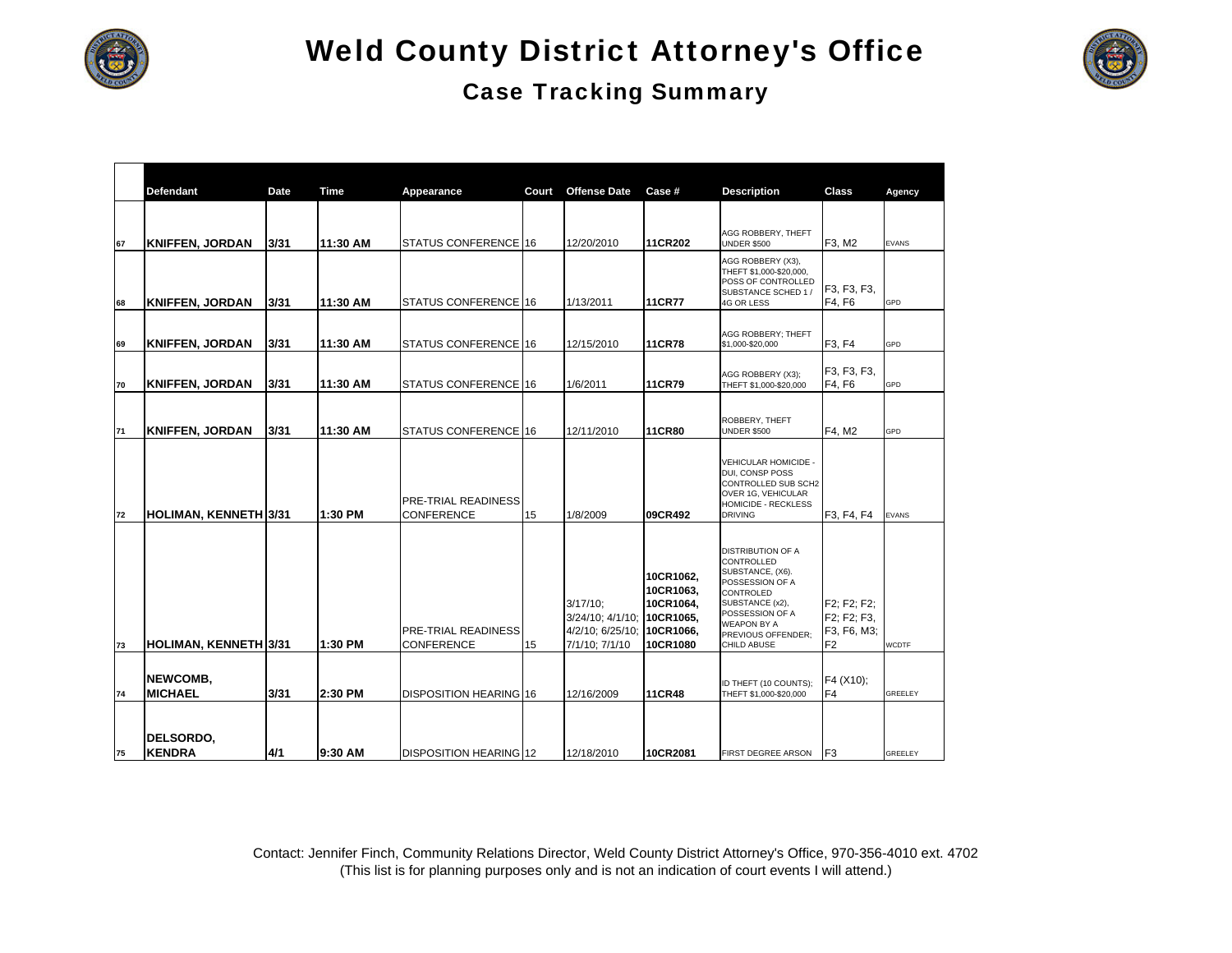



|    | <b>Defendant</b>                  | Date | <b>Time</b> | Appearance             | Court | <b>Offense Date</b> | Case #        | <b>Description</b>                                                                                                                                                               | <b>Class</b>                         | Agency           |
|----|-----------------------------------|------|-------------|------------------------|-------|---------------------|---------------|----------------------------------------------------------------------------------------------------------------------------------------------------------------------------------|--------------------------------------|------------------|
|    |                                   |      |             |                        |       |                     |               |                                                                                                                                                                                  |                                      |                  |
| 76 | <b>KINDER, ERIC</b>               | 4/1  | 10:00 AM    | <b>MOTIONS</b>         | 16    | 10/26/2010          | 10CR1796      | FELONY MENACING (X2) F5,F5                                                                                                                                                       |                                      | GPD/UNC          |
| 77 | <b>BAEZA, ISAAC</b>               | 4/1  | 10:00 AM    | <b>SENTENCING</b>      | 15    | 7/28/2009           | 09CR1806      | <b>DISTRIBUTION OF SCH 2</b><br><b>CONTROLLED</b><br><b>SUBSTANCE</b>                                                                                                            | F <sub>3</sub>                       | <b>WCDTF</b>     |
| 78 | <b>ROJAS, ANGEL</b>               | 4/11 | 8:15 AM     | <b>SENTENCING</b>      | 15    | 9/4/2010            | 10CR1550      | <b>EXTORTION, CSP AT</b><br><b>RISK THEFT \$500 OR</b><br><b>MORE, ATT AT RISK</b><br>THEFT \$500 MORE,<br><b>CONTRIBUTING TO THE</b><br><b>DELINQUENCY OF A</b><br><b>MINOR</b> | F4, F4, F4,<br>F4                    | <b>GREELEY</b>   |
|    |                                   |      |             |                        |       |                     |               | AGRICULTURE - THEFT                                                                                                                                                              |                                      |                  |
| 79 | <b>MEZA, JUAN</b>                 | 4/12 | 9:00 AM     | <b>ARRAIGNMENT</b>     | 12    | 2/1/2011            | 11CR164       | OF ANIMALS (X6), 2ND<br><b>DEGREE TRESPASS</b>                                                                                                                                   | ALL F4S                              | <b>WCSO</b>      |
| 80 | <b>GEISICK, JENNIFER</b>          | 4/12 | 3:00 PM     | <b>MOTIONS</b>         | 12    | 4/1/2005            | 10CR456       | THEFT - \$20,000 OR<br>MORE                                                                                                                                                      | F <sub>3</sub>                       | GREELEY          |
| 81 | <b>GEYER, RICHARD</b>             | 4/13 | 9:00 AM     | DISPOSITION HEARING 12 |       | 12/1/2010           | 10CR1984      | <b>THEFT / SERIES \$1,000-</b><br>\$20,000                                                                                                                                       | F4                                   | <b>FIRESTONE</b> |
| 82 | <b>MORALES, JUAN</b>              | 4/15 | 9:00 AM     | <b>SENTENCING</b>      | 16    | 5/9/2009            | 09CR1370      | SEXUAL ASSAULT, ATT.<br>SEXUAL ASSAULT,<br>SEXUAL ASSAULT - 10<br>YEAR AGE DIFFERENCE F4, F5, M1                                                                                 |                                      | GREELEY          |
| 83 | <b>GONZALES,</b><br><b>THOMAS</b> | 4/21 | 10:30 AM    | <b>MOTIONS</b>         | 11    | 1/9/2011            | <b>11CR46</b> | 2ND DEGREE ASSAULT -<br>SBI, 2ND DEGREE<br>KIDNAPPING, FELONY<br><b>MENACING, 3RD</b><br>DEGREE ASSAULT,<br>FALSE IMPRISONMENT,<br>PROTECTION ORDER<br><b>VIOLATION</b>          | F4, F4, F5,<br>M1, M2, M1            | <b>EVANS</b>     |
| 84 | <b>RYAN, STEVEN</b>               | 4/25 | 2:00 PM     | <b>MOTIONS</b>         | 15    | 11/1/2010           | 10CR1824      | VEHICULAR HOMICIDE -<br>DUI (X2), DUI, RECKLESS<br>DRIVING (X2) DUI,<br>RECKLESS DRIVING, NO<br>INSURANCE, DRIVING<br><b>UNDER RESTRAINT</b>                                     | F3 (X2), F4<br>(X2), M, T2,<br>T1, M | CSP              |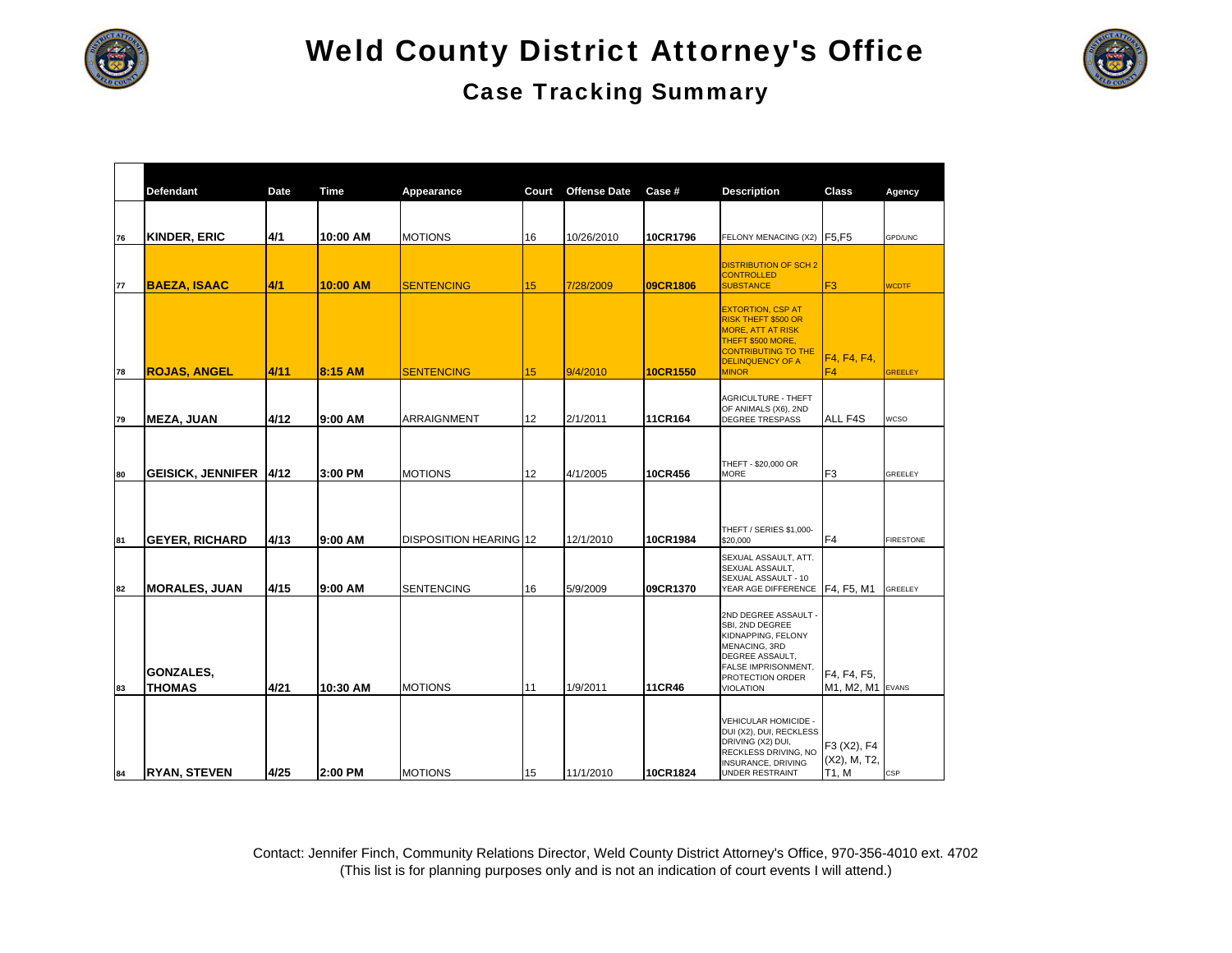



|    | <b>Defendant</b>       | <b>Date</b> | <b>Time</b> | Appearance                                      | Court | <b>Offense Date</b> | Case #                             | <b>Description</b>                                                                                                                                                                                                                                                                                                   | <b>Class</b>                             | Agency         |
|----|------------------------|-------------|-------------|-------------------------------------------------|-------|---------------------|------------------------------------|----------------------------------------------------------------------------------------------------------------------------------------------------------------------------------------------------------------------------------------------------------------------------------------------------------------------|------------------------------------------|----------------|
| 85 | <b>WALKER, SCOTT</b>   | 4/26        | 8:30 AM     | PRELIMINARY<br><b>HEARING</b>                   | 15    | 12/28/2010          | 10CR2120                           | 33 TOTAL COUNTS<br><b>INCLUDING ATT. 1ST</b><br>DEGREE MURDDER OF A<br>PEACE OFFICER                                                                                                                                                                                                                                 | $F2 +$                                   | GREELEY        |
| 86 | LIN, YU                | 4/26        | 2:00 PM     | <b>MOTIONS</b>                                  | 12    | 7/28/2010           | 10CR1245                           | POSSESSION OF<br><b>IDENTITY THEFT TOOLS F5</b>                                                                                                                                                                                                                                                                      |                                          | GREELEY        |
| 87 | NORDIC, TY             | 4/28        | 3:00 PM     | STATUS CONFERENCE 12                            |       | 5/5/2010            | 10CR795<br>๛๛๛                     | 2ND DEGREE ASSAULT<br><b>CAUSE SBI</b>                                                                                                                                                                                                                                                                               | F <sub>4</sub>                           | <b>WINDSOR</b> |
| 88 | <b>BRODERICK, JIM</b>  | 5/2         | 8:30 AM     | <b>MOTIONS (ALL DAY)</b>                        | 4C    | 7/28/1992           | (LARIMER<br><b>COUNTY</b><br>CASE) | PERJURY (X7)                                                                                                                                                                                                                                                                                                         | F <sub>4</sub>                           | <b>WCDA</b>    |
| 89 | <b>SHELTON, TODD</b>   | 5/9         | 1:30 PM     | <b>DISPOSITION HEARING 11</b>                   |       | 2/1/2010            | 10CR278                            | ID THEFT (X3),<br><b>CONSPIRACY TO</b><br>COMMIT ID THEFT (X2),<br><b>FORGERY</b>                                                                                                                                                                                                                                    | F4 (X3), F5<br>(X2), F5                  | GREELEY        |
| 90 | <b>GESICK, STEPHEN</b> | 5/12        | 1:30 PM     | <b>PRE-TRIAL READINESS</b><br><b>CONFERENCE</b> | 15    | 11/5/2009           | 09CR2046                           | <b>FIRST DEGREE</b><br>KIDNAPPING,<br>CONSPIRACY TO<br><b>COMMITT FIRST DEGREE</b><br>KIDNAPPING, AGG<br>ROBBERY, FELONY<br>MENACING EXTORTION,<br>THIRD DEGREE<br>ASSAULT, AGG<br>ROBBERY - MENACIN,<br>AGG ROBBERY -<br><b>POSSESS</b><br>REAL/SIMULATED<br>WEAPON, WEAPON<br>POSSESSION BY A<br>PREVIOUS OFFENDER | F1, F2, F4,<br>F5, F4, M1,<br>F3, F3, F6 | <b>EVANS</b>   |
|    |                        |             |             |                                                 |       |                     |                                    |                                                                                                                                                                                                                                                                                                                      |                                          |                |
| 91 | <b>ANTLE, ALICIA</b>   | 5/17        | 8:15 AM     | STATUS CONFERENCE 16                            |       | 12/29/2009          | 09CR2301                           | ARSON 1; ARSON 4                                                                                                                                                                                                                                                                                                     | F3. F4                                   | <b>GREELEY</b> |